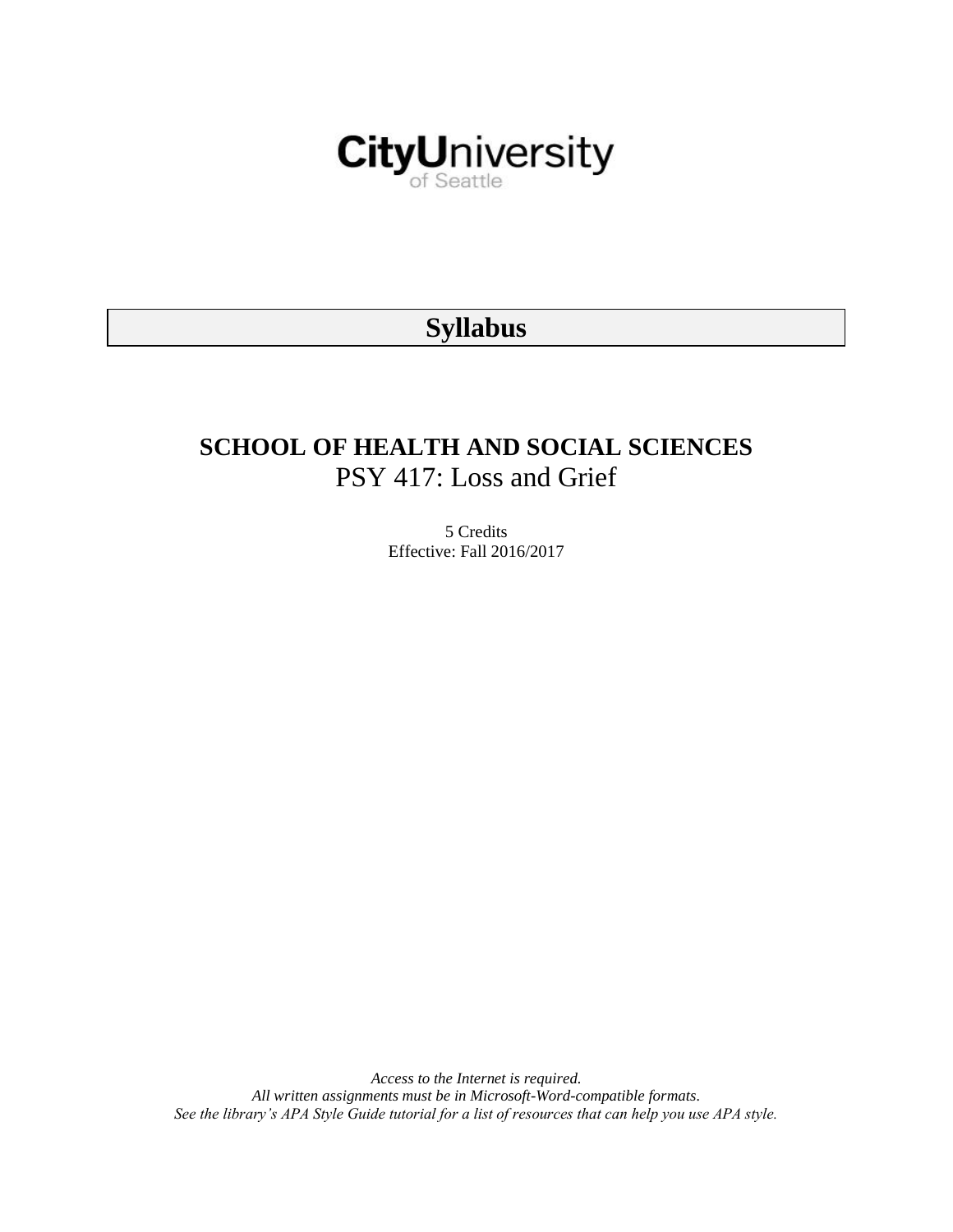## **FACULTY**

Faculty Name: FACULTY NAME

Contact Information: CONTACT INFORMATION

#### [INSTRUCTOR MAY INSERT PERSONAL MESSAGE IF DESIRED]

## **COURSE DESCRIPTION**

This course will explore grief and loss, including: death; the loss of significant relationships; moving from one community to another; loss of family members due to divorce/separation; and normal developmental stage losses. Students will gain an understanding of normal and complicated grief reactions, as well as cultural and spiritual influences. Examining community support and self-care will also be explored.

## **COURSE RESOURCES**

Required and recommended resources to complete coursework and assignments are found on the course [Reading List.](https://nam03.safelinks.protection.outlook.com/?url=https%3A%2F%2Fcityu.alma.exlibrisgroup.com%2Fleganto%2Flogin%3Fauth%3DSAML&data=04%7C01%7CMMara%40cityu.edu%7C70673ce0fe0144040eda08d87472e204%7Cb3fa96d9f5154662add763d854e39e63%7C1%7C0%7C637387384066198115%7CUnknown%7CTWFpbGZsb3d8eyJWIjoiMC4wLjAwMDAiLCJQIjoiV2luMzIiLCJBTiI6Ik1haWwiLCJXVCI6Mn0%3D%7C1000&sdata=JbwP%2Fm5Q%2BMgIUWa%2FXceos%2BoiLv0DX%2B%2FL%2BNGNMbX9P8E%3D&reserved=0) The reading list can be found under Course Information in Blackboard as well as from the library homepage.

Note: Required resources that must be purchased by the student are tagged "Purchase from a vendor of your choosing." Required resources with a direct link, "Available through CityU Library", are available at no cost to students.

Students in Canada will see required resources they need to purchase tagged "Purchase from the Canadian Bookstore." Students outside the U.S. and Canada should contact their advisor or textbook coordinator for additional information.

## **COURSE OUTCOMES**

In this course, learners:

- Analyze the impact of differences in cultural background, religious affiliation, social setting, gender, age, and family dynamics on the grieving process
- Analyze the different types of loss experiences that might generate grief reactions
- Distinguish between normal and complicated grief responses
- Identify the different types of losses and grief experiences that one might experience across the normal lifespan
- Examine what organizations and communities go through with regard to loss and grief
- Examine both social and psychological impacts of grief and loss
- Explore the impact of violence, war and international issues with regard to loss and grief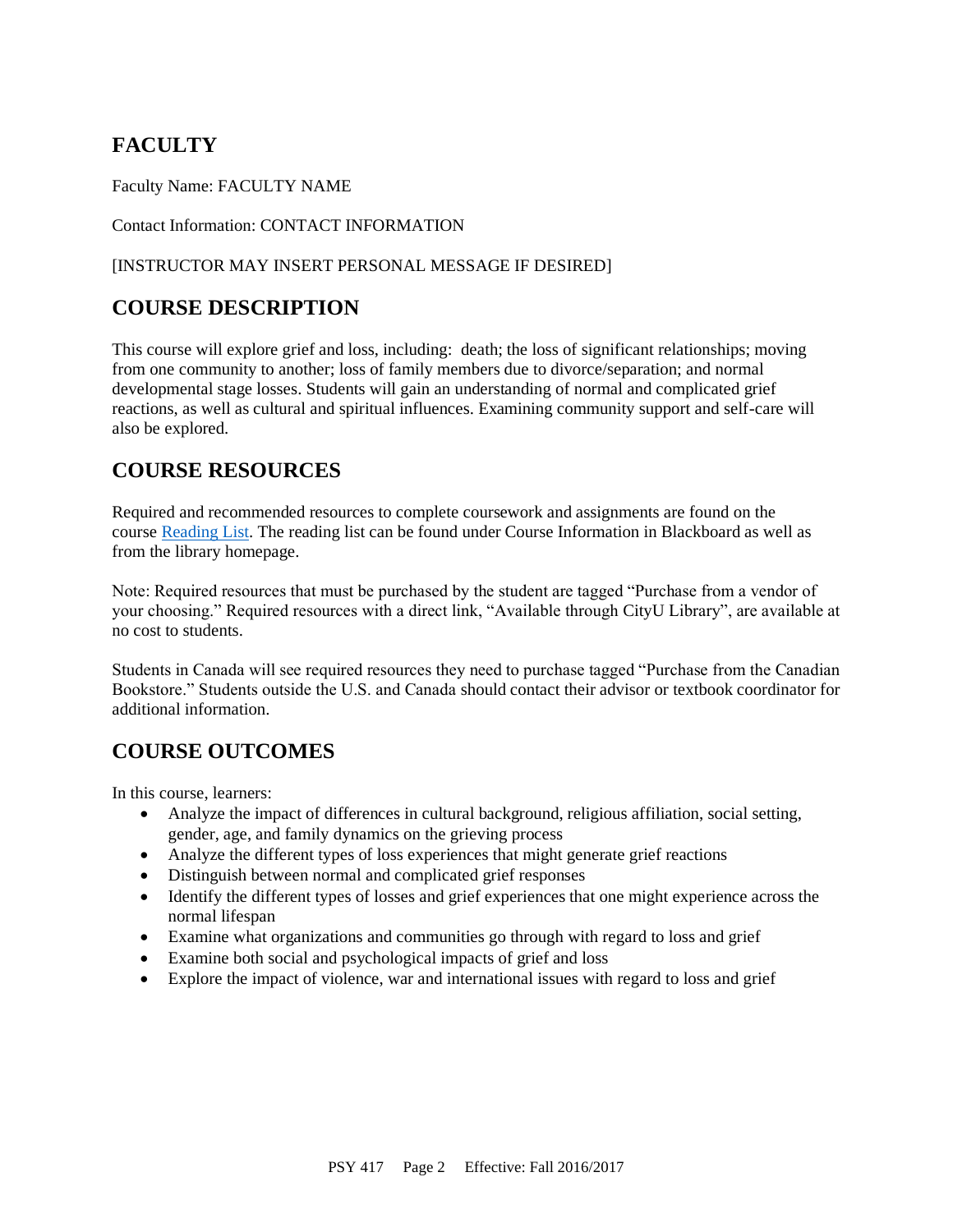## **OVERVIEW OF COURSE GRADING**

The grades earned for the course will be derived using City University of Seattle's decimal grading system, based on the following:

| <b>Overview of Required Assignments</b> | % of Final Grade |
|-----------------------------------------|------------------|
| Course activities                       | 30%              |
| Individual Lifespan Losses Paper        | $0\%$            |
| Family History of Loss and Grief Paper  | $0\%$            |
| Professional Interview Paper            | 0%               |
| <b>TOTAL</b>                            | 100%             |

## **SPECIFICS OF COURSE ASSIGNMENTS**

The instructor will provide grading rubrics with more detail as to how this assignment will be graded.

#### Course activities

Class participation through discussion is an integral part of this online course, although it is typically less formal than other work submitted throughout the course. Participation is defined as active engagement in a discussion or other online activity. To provide a structure for balanced participation and allow you to maximize the benefit of the discussion boards, it is recommended that you follow these guidelines: 1) Post your responses to discussion questions in the first three days of the school week (Monday through Wednesday). 2) Post three or more thoughtful and topic-relevant comments to responses made by classmates during the last four days of the school week (Thursday through Sunday). 3) Respond to any questions that your instructor or peers have regarding your original post by the end of the school week.

| <b>Components</b>       | % of Grade |
|-------------------------|------------|
| Timeliness of responses | 15%        |
| Quality of responses    | 70%        |
| Quantity of responses   | 15%        |
| <b>TOTAL</b>            | 100%       |

#### Individual Lifespan Losses Paper

Students are expected to write a five to six-page paper paper reflecting on the losses they have experienced and exploring the impacts of these losses on their lives, as well as on the developmental stages during which the losses occurred. In their reflections, students should combine their own thoughtful analysis with ideas and information found in a minimum of one source other than required textboks. Therefore, as in any scholarly writing, students should not merely copy information from another author, but use evidence to support the contentions they have drawn from their findings and critically analyze related literature - this paper has to be an analytical paper, not a summary of readings. This paper must meet APA requirements of format and style. Students must cite the sources of all ideas, facts, and information used that are not their own, even if they have put the information into their own words. Failure to do so is plagiarism, even if the oversight is unintentional.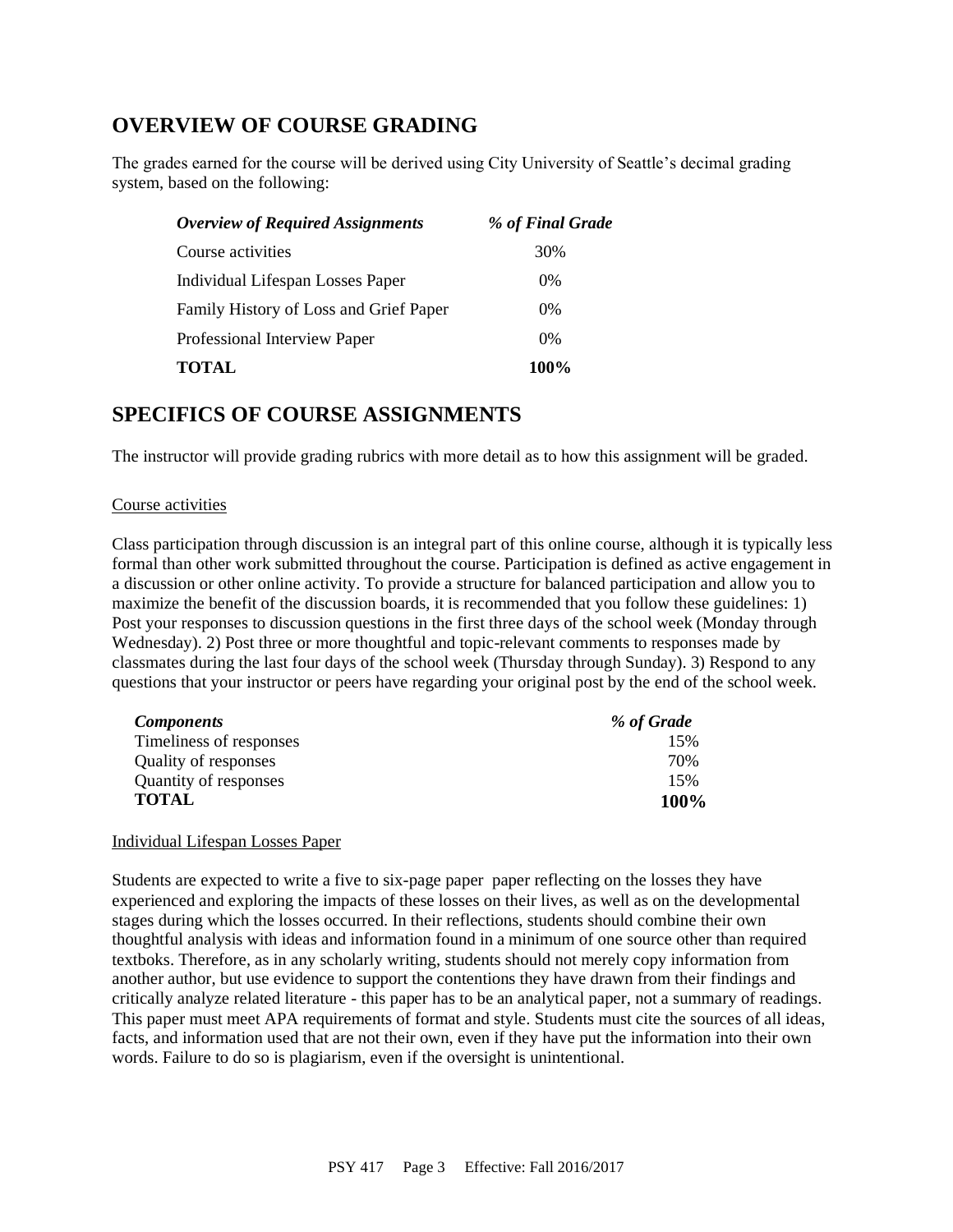| <b>Components</b>                         | % of Grade |
|-------------------------------------------|------------|
| DAS-U-Analysis and use of course concepts | 30%        |
| DAS-U-Evidence and support                | 30%        |
| DAS-U-Organization and coherence          | 20%        |
| DAS-U-Style and mechanics                 | 20%        |
| <b>TOTAL</b>                              | 100%       |

#### Family History of Loss and Grief Paper

Examining how losses affect various members of one's own family, students will write a six- to sevenpage paper exploring how individual developmental stages may have impacted the grieving process for different people in the family, as well as how the entire family is impacted by the loss. In their papers, students should combine their own thoughtful analysis with ideas and information found in a minimum of one source other than a textbok. Therefore, as in any scholarly writing, students should not merely copy information from another author, but use evidence to support the contentions they have drawn from their findings and critically analyze related literature - this paper has to be an analytical paper, not a summary of readings. This paper must meet APA requirements of format and style. Students must cite the sources of all ideas, facts, and information used that are not their own, even if they have put the information into their own words. Failure to do so is plagiarism, even if the oversight is unintentional.

| <b>Components</b>                         | % of Grade |
|-------------------------------------------|------------|
| DAS-U-Analysis and use of course concepts | 30%        |
| DAS-U-Evidence and support                | 30%        |
| DAS-U-Organization and coherence          | 20%        |
| DAS-U-Style and mechanics                 | 20%        |
| <b>TOTAL</b>                              | 100%       |

#### Professional Interview Paper

Students will visit a facility where professionals work with loss and grief issues on a regular basis and interview a practitioner about how they address loss and grief and how concepts and theories learned in class can apply to a practical situation. Students are expected to write a six- to seven-page paper summarizing and reflecting on the experience and interview. In their papers, students should combine their own thoughtful analysis with ideas and information found in a minimum of one source other than a textbok. Therefore, as in any scholarly writing, students should not merely copy information from another author, but use evidence to support the contentions they have drawn from their findings and critically analyze related literature - this paper has to be an analytical paper, not a summary of readings. This paper must meet APA requirements of format and style. Students must cite the sources of all ideas, facts, and information used that are not their own, even if they have put the information into their own words. Failure to do so is plagiarism, even if the oversight is unintentional.

| <i>Components</i>                         | % of Grade |
|-------------------------------------------|------------|
| DAS-U-Analysis and use of course concepts | 30%        |
| DAS-U-Evidence and support                | 30%        |
| DAS-U-Organization and coherence          | 20%        |
| DAS-U-Style and mechanics                 | 20%        |
| <b>TOTAL</b>                              | 100%       |

## **COURSE POLICIES**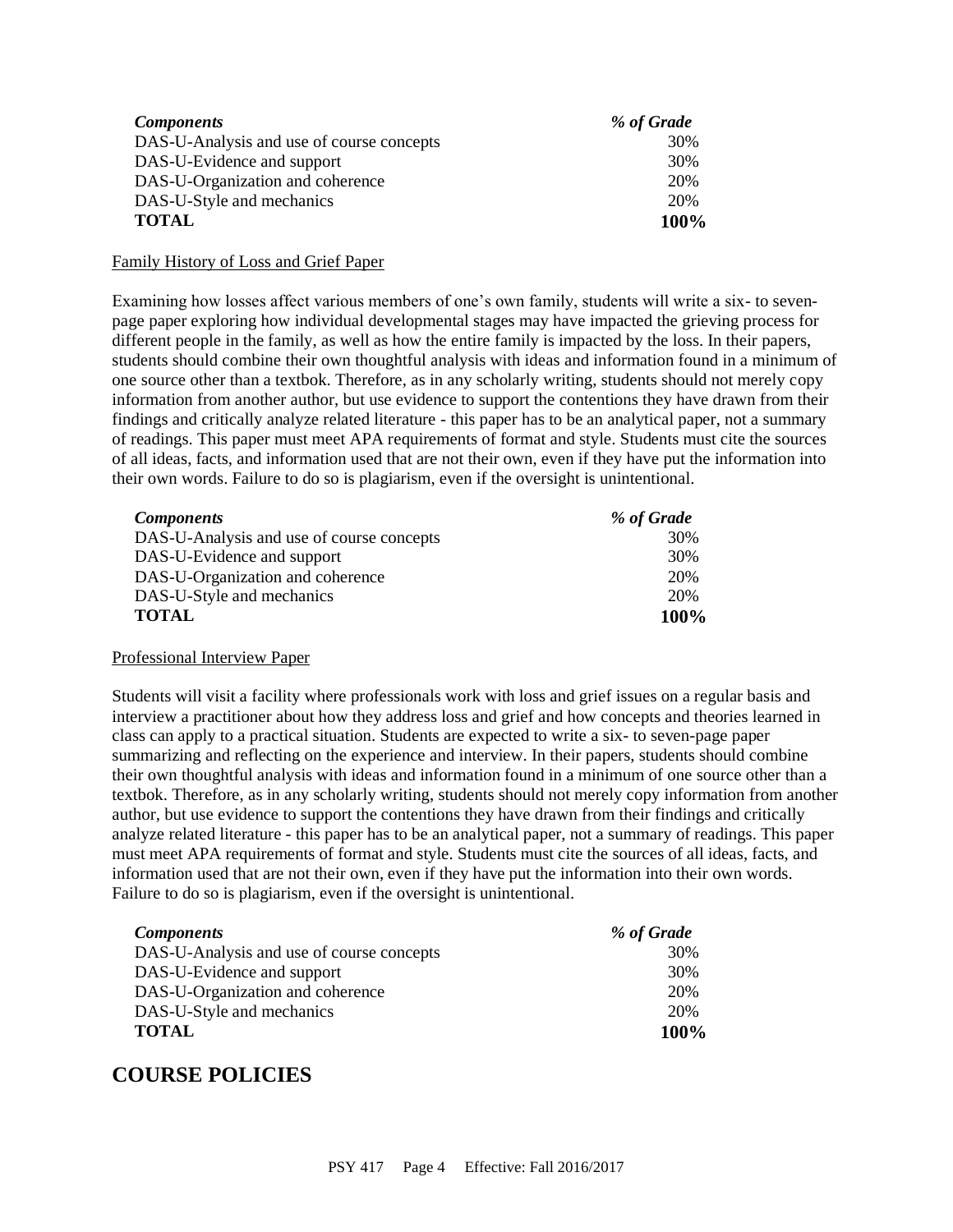#### **Late Assignments**

LATE ASSIGNMENT

#### **Participation**

PARTICIPATION

#### **Professional Writing**

Assignments require error-free writing that uses standard English conventions and logical flow of organization to address topics clearly, completely, and concisely. CityU requires the use of APA style.

### **UNIVERSITY POLICIES**

You are responsible for understanding and adhering to all of City University of Seattle's academic policies. The most current versions of these policies can be found in the [University](https://www.cityu.edu/catalog/)  [Catalog](https://www.cityu.edu/catalog/) that is linked from the CityU Web site.

#### **Antidiscrimination**

City University of Seattle and its staff and faculty are committed to supporting our students. We value equity, diversity, and inclusion as a way of life as well as the educational opportunities it provides. City U will not tolerate any form of discrimination based on race, color, ethnicity, sexual orientation, gender identification, socioeconomic status, or religious values. If you have experienced any discrimination based on any of the above, we encourage you to report this to the University. Please report this to your instructor. If you do not feel safe reporting this to your instructor, please report to Dr. Scott Carnz, Provost or to the Vice President of Student Affairs, Melissa Mecham.

#### **Non-Discrimination & Prohibition of Sexual Misconduct**

City University of Seattle adheres to all federal, state, and local civil rights laws prohibiting discrimination in employment and education. The University is committed to ensuring that the education environment is bounded by standards of mutual respect and safety and is free from discriminatory practices.

In the U.S., the University is required by Title IX of the Education Amendments of 1972 to ensure that all of its education programs and activities do not discriminate on the basis of sex/gender. Sex include sex, sex stereotypes, gender identity, gender expression, sexual orientation, and pregnancy or parenting status. Sexual harassment, sexual assault, dating and domestic violence, and stalking are forms of sex discrimination, which are prohibited under Title IX and by City University of Seattle policy. City University of Seattle also prohibits retaliation against any person opposing discrimination or participating in any discrimination investigation or complaint process internal or external to the institution. Questions regarding Title IX, including its application and/or concerns about noncompliance, should be directed to the Title IX Coordinator. For a complete copy of the policy or for more information, visit <https://my.cityu.edu/titleix> or contact the Title IX Coordinator.

In Canada, in compliance with the British Columbia Human Rights Code, the Alberta Human Rights Act, WorksafeBC, and the Workers' Compensation Board of Alberta, the University believes that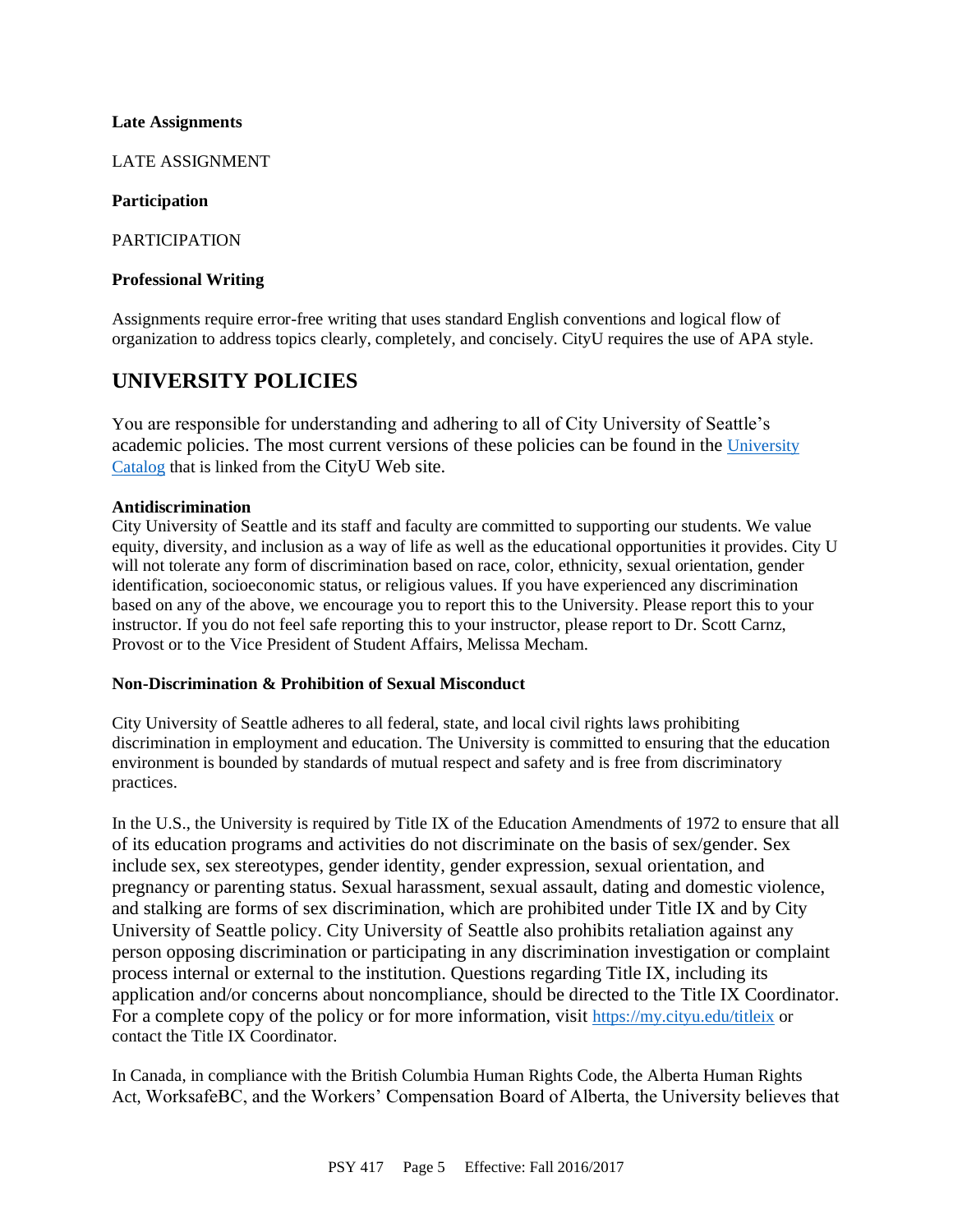its environment should at all times be supportive and respectful of the dignity and self-esteem of individuals. Discrimination, harassment and bullying conduct, whether through person to person behaviour or via electronic communications such as email or social media is not acceptable and will not be tolerated. As an educational institution, it is our responsibility to cultivate an environment of excellence, equity, mutual respect and to recognize the value and potential of every individual. The University will take all necessary steps to meet or exceed the requirements of the law to prevent discrimination, harassment and bullying. The Respectful Workplace Policy for the prevention of discrimination, harassment and bullying policy and procedure can be found at <https://www.cityu.edu/discover-cityu/about-cityu/> under the Policies section or at <https://www.cityuniversity.ca/about/>.

#### **Religious Accommodations**

City University of Seattle has a policy for accommodation of student absences or significant hardship due to reasons of faith or conscience, or for organized religious activities. The University's policy, including more information about how to request an accommodation, is available in the University Catalog and on the my.cityu.edu student portal. Accommodations must be requested by the 20% mark of this course (e.g. day 14 of a ten-week course, day 7 of a 5-week course) using the Religious Accommodations Request Form found on the student dashboard in the my.cityu.edu student portal.

#### **Academic Integrity**

Academic integrity in students requires the pursuit of scholarly activity that is free from fraud, deception and unauthorized collaboration with other individuals. Students are responsible for understanding CityU's policy on academic integrity and adhering to its standards in meeting all course requirements. A complete copy of this policy can be found in the University Catalog in the section titled [Academic Integrity Policy](https://www.cityu.edu/catalog/;) under Student Rights & Responsibilities.

#### **Attendance**

Students taking courses in any format at the University are expected to be diligent in their studies and to attend class regularly. Regular class attendance is important in achieving learning outcomes in the course and may be a valid consideration in determining the final grade. For classes where a physical presence is required, a student has attended if they are present at any time during the class session. For online classes, a student has attended if they have posted or submitted an assignment. A complete copy of this policy can be found in the [University Catalog](https://www.cityu.edu/catalog/;) in the section titled Attendance under Student Rights & Responsibilities.

#### **Final Assignments Due Date**

Final assignments for each class at CityU must be due on or before the final date of the course as indicated in the university's course information system. Due dates that extend beyond the final date of the course may negatively impact tuition funding for students.

#### **SUPPORT SERVICES**

#### **Disability Services Accommodations Statement**

Students with documented disability who wish to request academic accommodations are encouraged to contact Disability Support Services to discuss accommodation requests and eligibility requirements. Please contact Disability Support Services at [disability@cityu.edu](mailto:disability@cityu.edu) or 206.2369.4752 or visit the [Disability Support Services](https://my.cityu.edu/department/disability-support-services/) page in the my.cityu.edu portal. Confidentiality will be observed in all